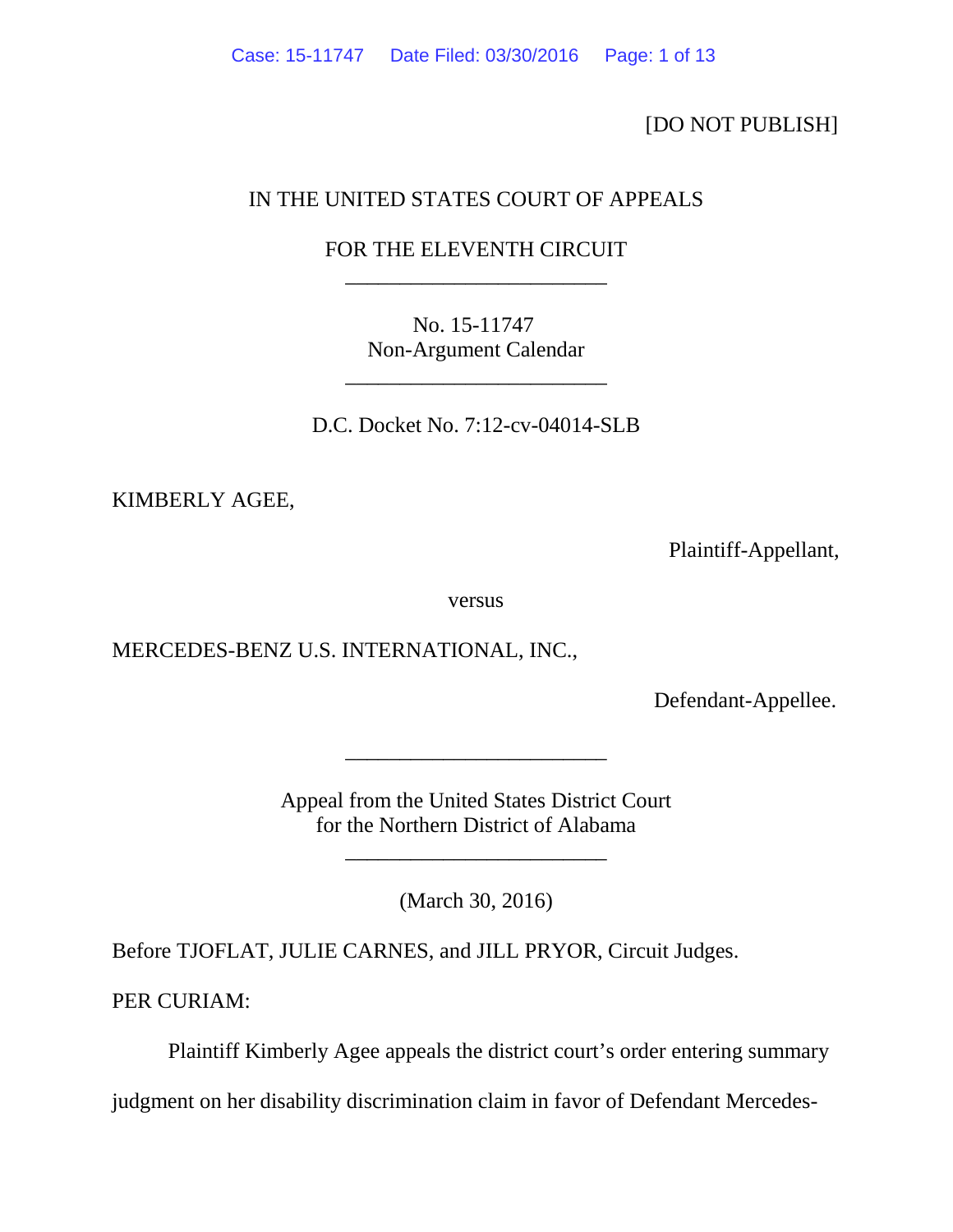Benz U.S. International, Inc. After closely reviewing the record and the parties' briefs, we affirm.

#### **I. Background**

Plaintiff began working as a "team member" in Defendant's Alabama automobile assembly plant in April 2005. From March 2009 through June 2010, Plaintiff took a leave of absence while she treated her breast cancer. When Plaintiff returned to work in June 2010, she was assigned to work in the body shop. Plaintiff later developed pain in her arm related to her breast cancer surgery. On April 11, 2012, she obtained a note from her personal physician, Dr. April Maddux, stating that she should lift no more than fifteen pounds. Over the next few weeks, Defendant reassigned Plaintiff to different stations in the body shop to accommodate her fifteen-pound restriction.

Plaintiff also found out in April 2012 that she was pregnant. On April 26, 2012, Plaintiff obtained a medical note from her OB-GYN, Dr. Nathan Ross, stating that Plaintiff was "not to work more than 40 hours/week." Defendant's medical department told Plaintiff that the note did not contain sufficient information about why Plaintiff could work only 40 hours per week, so on April 30, 2012, Plaintiff got another note from Dr. Ross explaining that she was not to work over 40 hours per week and could not "do any heavy lifting, pulling or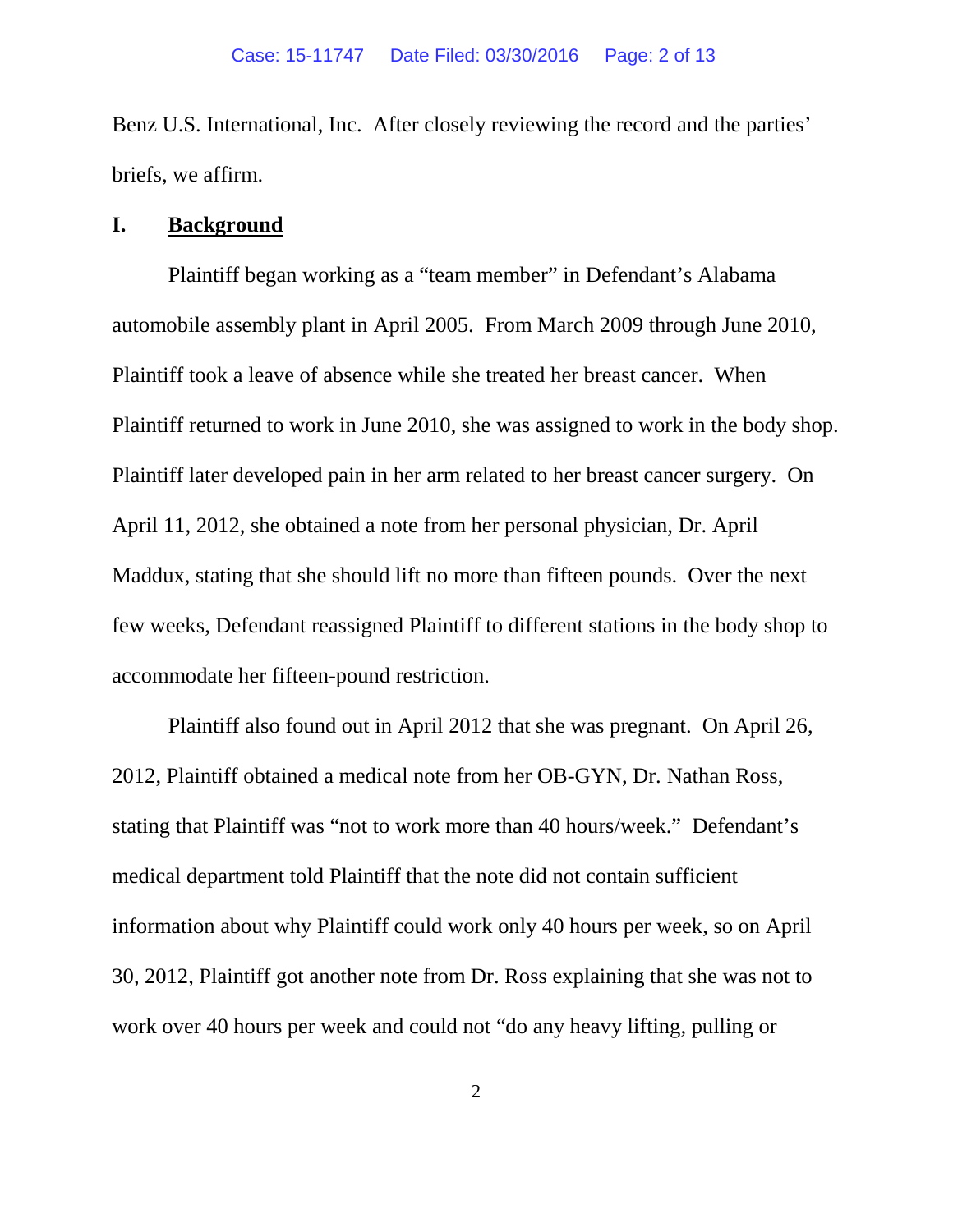pushing due to her pregnancy." Plaintiff further provided Defendant another note from Dr. Maddux with a seemingly indefinite restriction, stating that "no more than 40 hours a week should be expected of her due to her medical limitations." Defendant's medical department told Plaintiff that it still needed more information about the restrictions on lifting, pushing, and pulling so it could determine the appropriate placement for her. Plaintiff told the medical department that because she had already brought four excuses, she did not know what else Defendant wanted, and so Defendant needed to call the doctors and talk to them. Plaintiff never authorized Defendant to speak to her doctors, but Defendant did not expressly ask her to sign any release forms, either.

On May 2, 2012, Plaintiff met with Defendant's manager for safety, security, and medical services, as well as a team relations representative. The company officials informed Plaintiff that Defendant did not accommodate a permanent 40-hour workweek restriction. They told her that she was being placed on unpaid family medical leave, and she needed to go back to her doctors to get her restrictions lifted or she would be fired. Plaintiff went home and later received family medical leave paperwork. She never filled it out and instead notified Defendant in a May 10, 2012 letter that she declined to take family medical leave.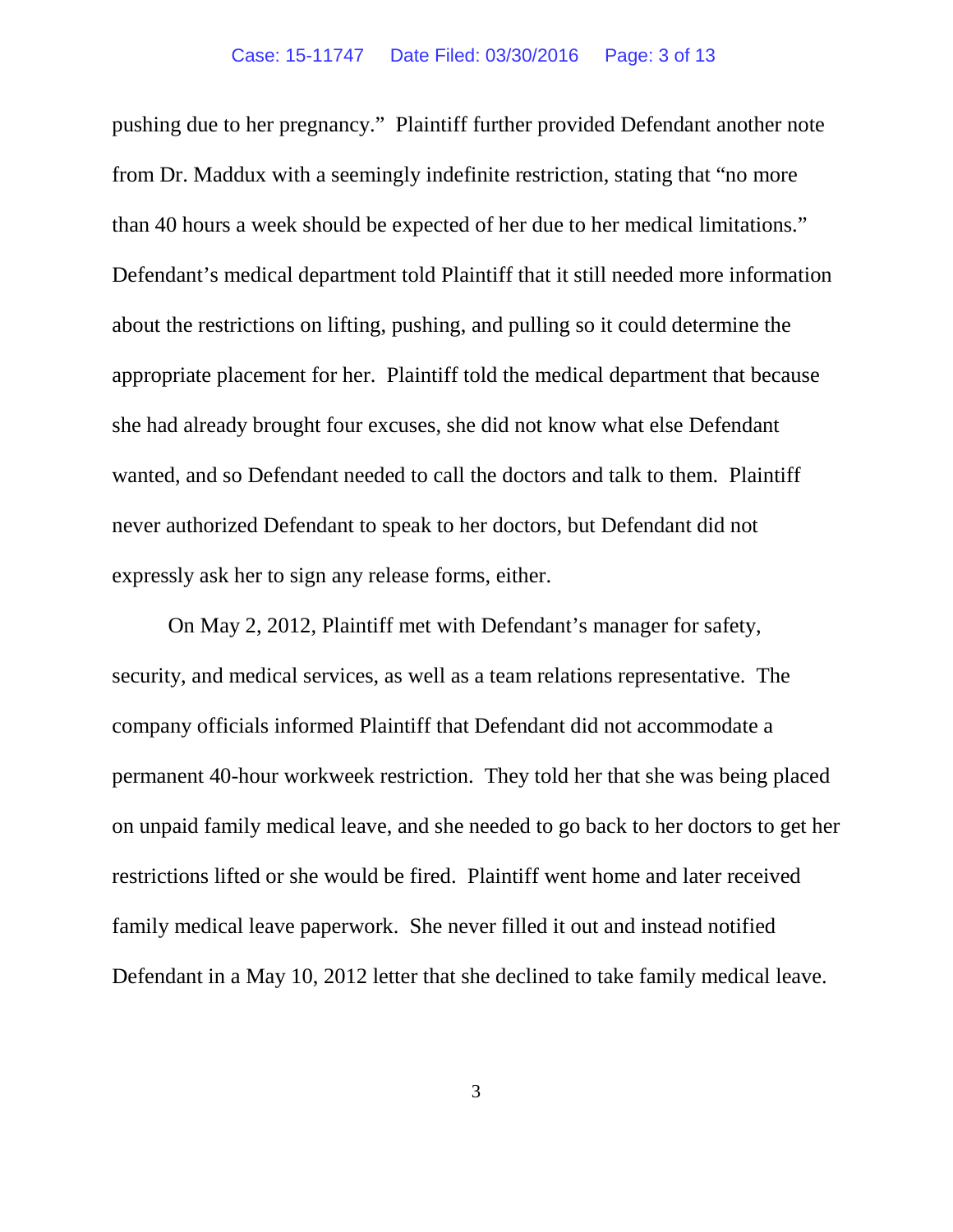On May 21, 2012, Defendant sent Plaintiff a letter and another copy of the family medical leave paperwork, including medical release forms. Defendant summarized in the letter that Plaintiff had presented three working restrictions: (1) Plaintiff could not lift more than 15 pounds as a result of her breast cancer surgery, (2) Plaintiff could not work more than 40 hours per week, although it was not clear why this limitation was required, and (3) Plaintiff could not work more than 40 hours per week during her pregnancy. The first two restrictions were indefinite, and the third was of course limited to the term of her pregnancy. The letter noted that the restriction on lifting had been implemented immediately, and Defendant said it was able to accommodate the temporary restriction of 40 hours per week due to the pregnancy as long as Plaintiff completed the necessary Family Medical Leave Act ("FMLA") paperwork. Defendant could not accommodate the indefinite weekly restriction on work hours, however. Defendant explained that this was because assembly plant positions "require flexibility in moving between different job assignments and work schedules." Finally, Defendant reminded Plaintiff that the deadline to return the FMLA paperwork was May 25, 2012. Failure to return the documents would result in Plaintiff being considered absent since May 3, 2012. Again, Plaintiff never took the forms to her doctors or authorized them to speak to Defendant.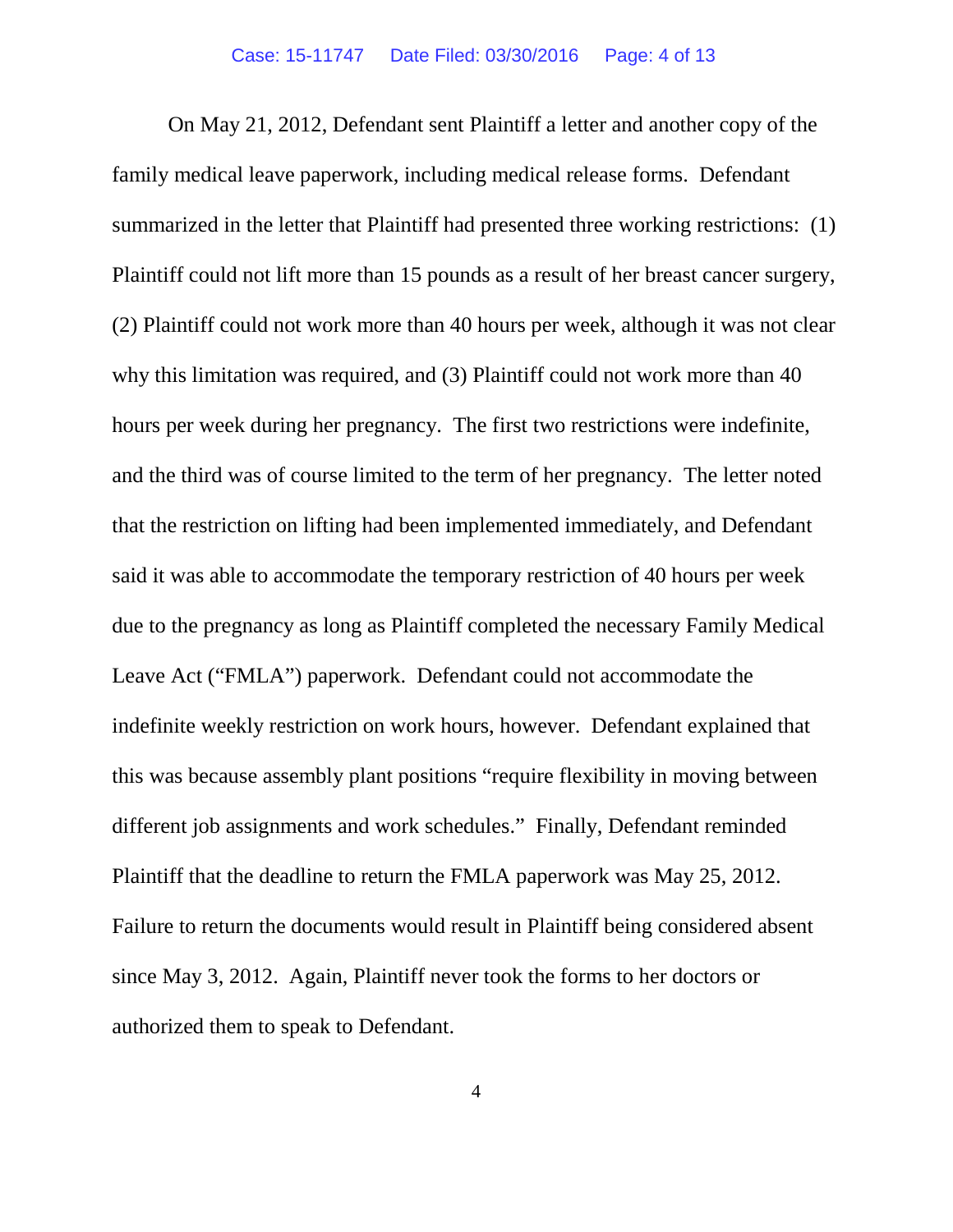On June 20, 2012, Defendant sent another letter to inform Plaintiff that her absences since May 3, 2012, were considered unexcused. Furthermore, Defendant asked her by June 25, 2012, "either (1) [to] provide to [Defendant's] medical department the necessary paperwork and objective medical documentation previously requested, or (2) return to [work] with documentation releasing you to return to work at a level that allows you to perform the essential functions of your job." Otherwise, Plaintiff's employment would be administratively terminated. On June 22, 2012, Plaintiff responded in writing that she was not requesting family medical leave but denied abandoning her job. As a result, Defendant terminated her effective June 26, 2012.

Plaintiff brought this action alleging disability discrimination under the Americans with Disabilities Act of [1](#page-4-0)990 ("ADA").<sup>1</sup> The district court granted summary judgment to Defendant, finding that Plaintiff was not a "qualified individual" under the ADA because she could not perform an "essential function" of her job: the ability to maintain a flexible work schedule and work mandatory overtime. *See Agee v. Mercedes-Benz U.S. Int'l, Inc.*, No. 7:12-CV-4014-SLB, 2015 WL 1419080, at \*9–10 (N.D. Ala. Mar. 26, 2015). Moreover, the court

<span id="page-4-0"></span> <sup>1</sup> Plaintiff also alleged pregnancy discrimination and retaliation, but those claims are not at issue in this appeal.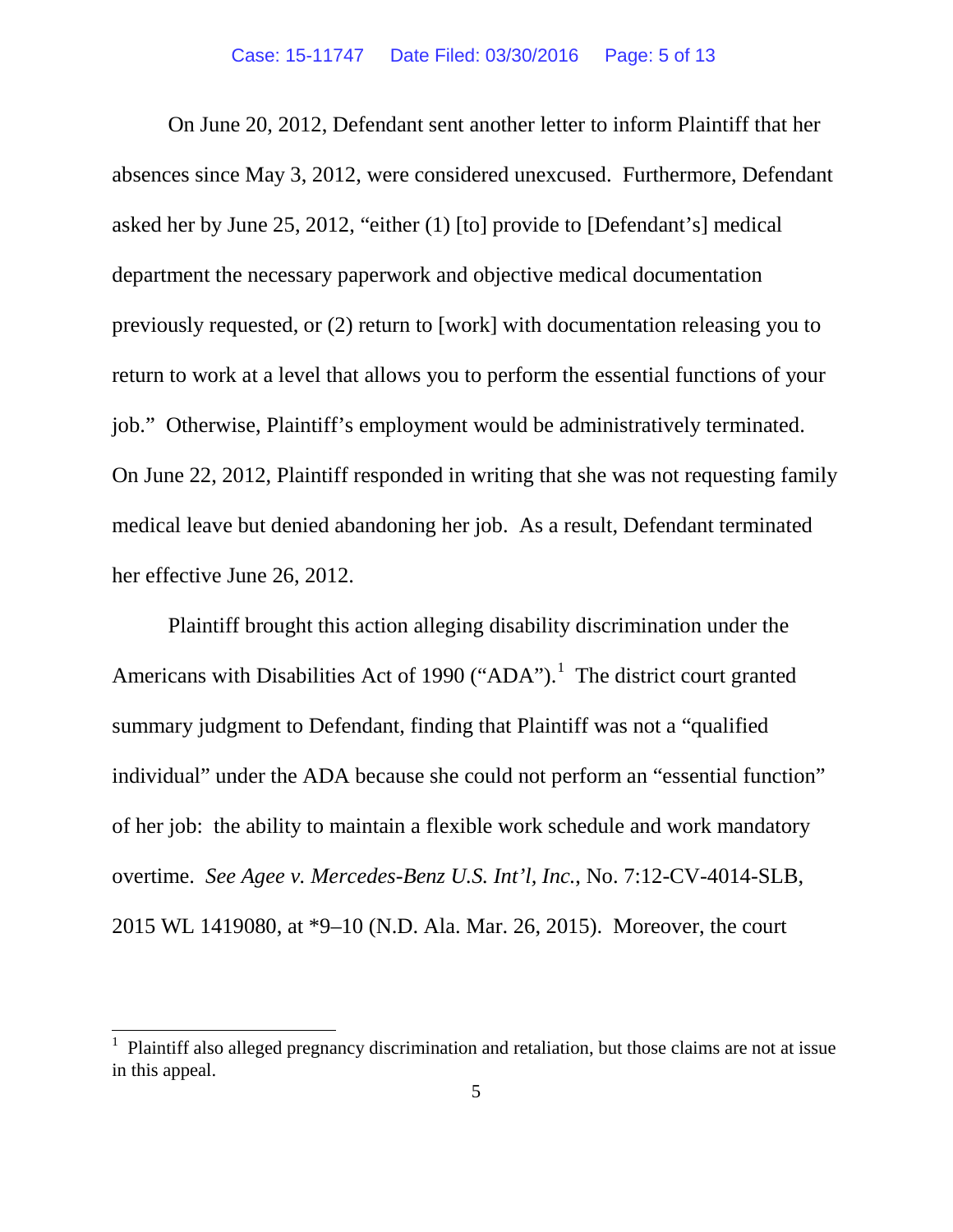found that Defendant articulated legitimate, nondiscriminatory reasons for firing Plaintiff, but she failed to produce any evidence of pretext. *Id.* Plaintiff appeals.

### **II. Discussion**

We review the grant of summary judgment *de novo*. *Carter v. Three Springs Residential Treatment*, 132 F.3d 635, 641 (11th Cir. 1998). We view the evidence in the light most favorable to the non-moving party. *Id.* Summary judgment is appropriate if the pleadings, depositions, and affidavits show that there is no genuine issue of material fact and that the moving party is entitled to judgment as a matter of law. *Id.*

The ADA prohibits an employer from discriminating against a qualified individual with a disability because of the individual's disability. *Lucas v. W.W. Grainger, Inc.*, 257 F.3d 1249, 1255 (11th Cir. 2001). We apply the burdenshifting framework from employment-discrimination claims under Title VII to ADA claims. *Earl v. Mervyns, Inc.*, 207 F.3d 1361, 1365 (11th Cir. 2000). In order to establish a prima facie case of disability discrimination, the employee must show that: (1) she is disabled, (2) she was a qualified individual at the relevant time, and (3) she was discriminated against because of her disability. *Lucas*, 257 F.3d at 1255.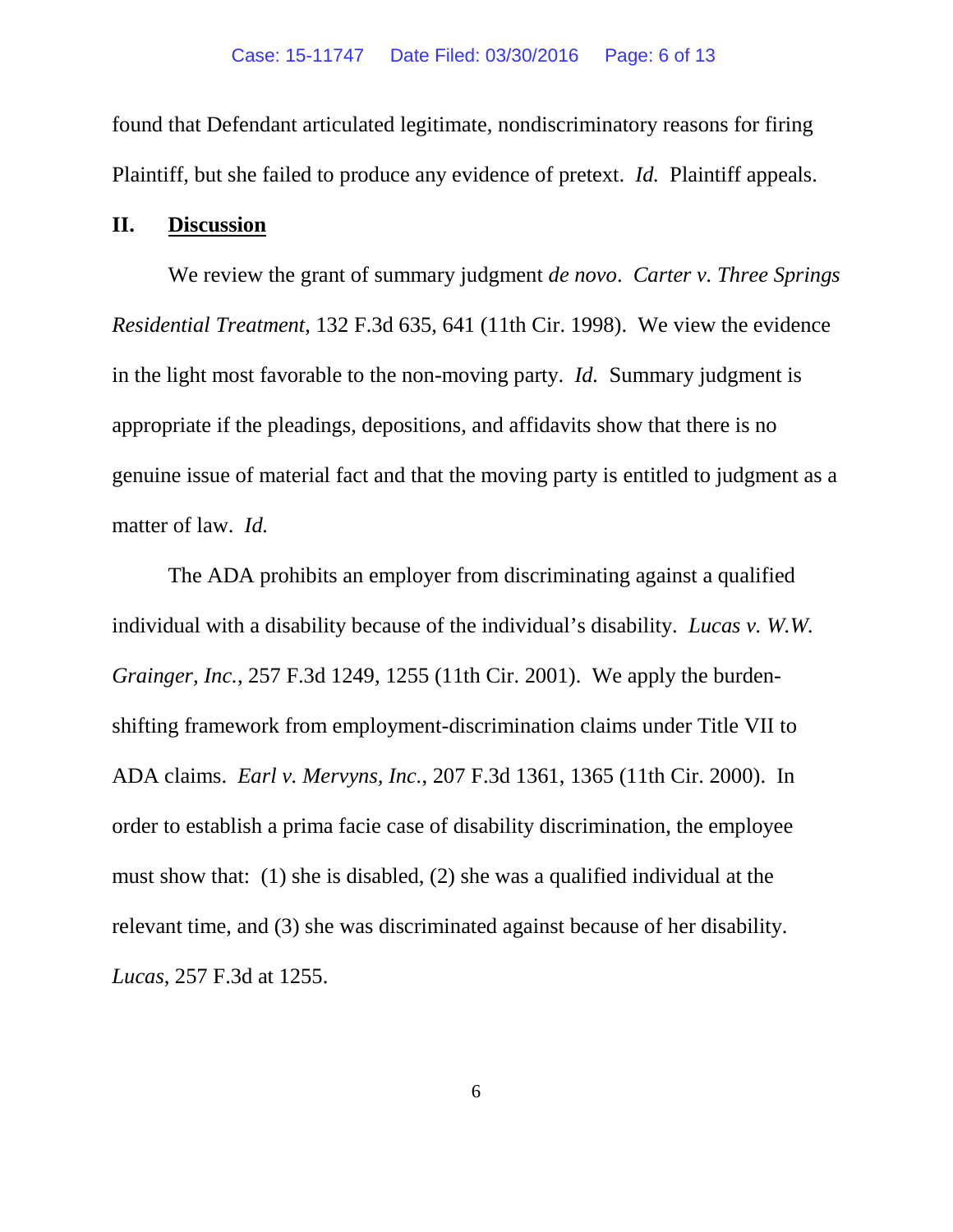Defendant first argues that Plaintiff was not a qualified individual because her indefinite restriction of working a maximum of 40 hours per week prevented her from maintaining a flexible work schedule and working mandatory overtime, which Defendant says is an essential function of jobs at the assembly plant. Under the ADA, a qualified individual is someone who can perform the essential functions of the employment position with or without a reasonable accommodation. 42 U.S.C. § 12111(8). An accommodation is reasonable and necessary under the ADA only if it enables the employee to perform the essential functions of the job. *Holly v. Clairson Indus., LLC*, 492 F.3d 1247, 1256 (11th Cir. 2007). The ADA does not require an employer to eliminate essential functions of the job; however, if an individual is unable to perform them, even with the accommodation, she cannot meet the definition of a qualified individual. *Id.*

An essential function of a job is a fundamental duty of the position that an individual with a disability is actually required to perform, and we evaluate whether a particular function is essential on a case-by-case basis. *Id.* at 1257–58. Substantial weight is accorded to the employer's judgment as to which functions are essential. *Id.* at 1258. In addition, other factors courts consider include: (1) written job descriptions prepared for interviewing applicants, (2) the amount of time spent performing the function, (3) the consequences of not requiring the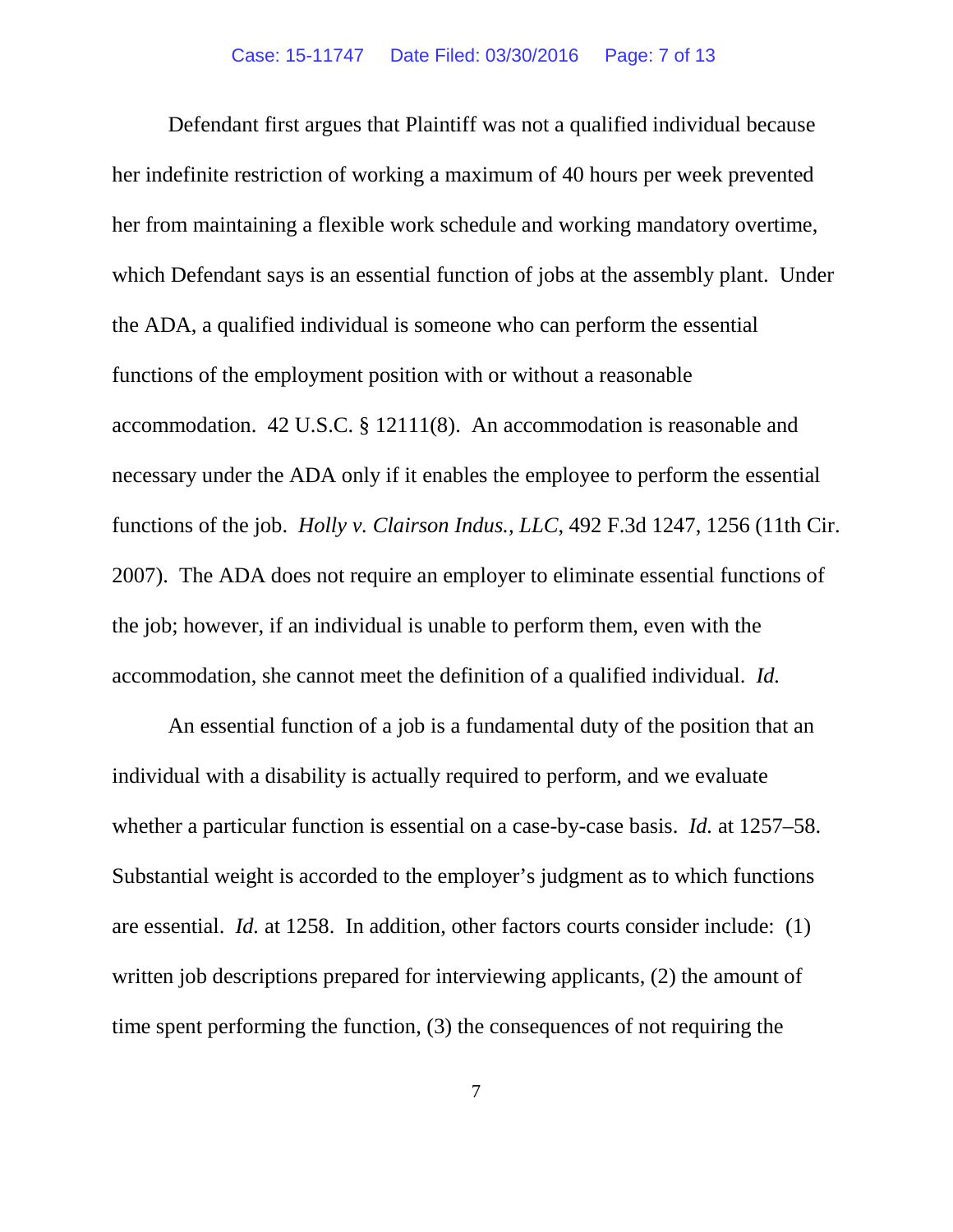employee to perform the function, and (4) past work experience of employees in similar jobs. 29 C.F.R. § 1630.2(n)(3).

In *Davis v. Florida Power & Light Co.*, 205 F.3d 1301, 1306 (11th Cir. 2000), we held that working overtime can be an essential function of a job. In that case, we found that overtime was essential to an electrical company's "connect and reconnect" positions because (1) the employer considered mandatory overtime an essential function due to the unique nature of the electric industry and the company's same-day reconnect policy, which required customer orders to be processed within 24 hours; (2) the employer's application said that working overtime was a condition of employment; (3) fluctuating production requirements heightened the employer's reliance on its ability to require overtime from its employees; (4) the connect and disconnect employees worked an average of 216 overtime hours per year; and (5) the employer's bargaining agreement with a union gave it the right to institute mandatory overtime. *Id.* at 1305.

Similarly, here a human resources manager testified that Defendant considers a flexible work schedule, including the ability to work overtime, an essential function of all assembly plant jobs. The job description for a production team member states that the job requires "[f]lexibility in moving between different job assignments and work schedules," and one of the essential functions includes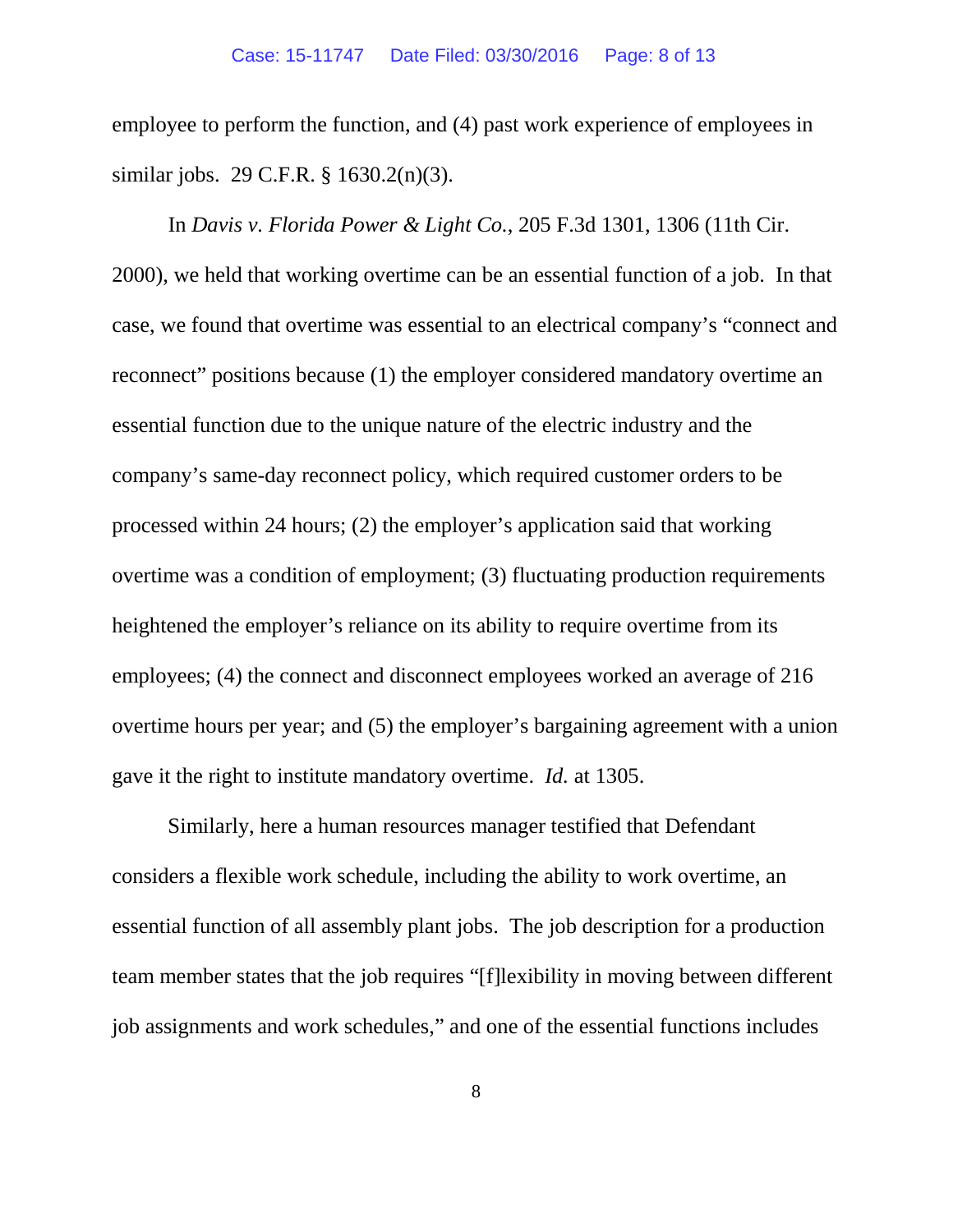"be[ing] assigned different work situations as production or other needs require." The employment application Plaintiff filled out stated that "business needs" may require overtime. Defendant's team member handbook further explains that employees are "expected to work a reasonable amount of overtime as required for production schedules and as a condition of initial and continued employment." Defendant thus deems overtime an essential function of a team member's job.

Furthermore, the nature of an automobile assembly plant requires overtime from its employees. Plaintiff acknowledged that she and other team members worked flexible schedules and put in overtime while she was employed at the assembly plant. Sometimes overtime was required when the plant started new assembly lines. Other times it was required because certain lines fell behind in production. It was often unpredictable, she explained, because additional hours might be required if a line broke down, and even if a line were productive on a given day, the workers still might do overtime. So in Plaintiff's words, "you just go in there and be prepared to work." Like in *Davis*, these fluctuating production requirements heightened Defendant's reliance on overtime. We further held in *Davis* that because each "connect and reconnect" electrical worker clocked an average of 216 hours of overtime in one year, each position required substantial overtime work. 205 F.3d at 1305. Here, each team member worked an average of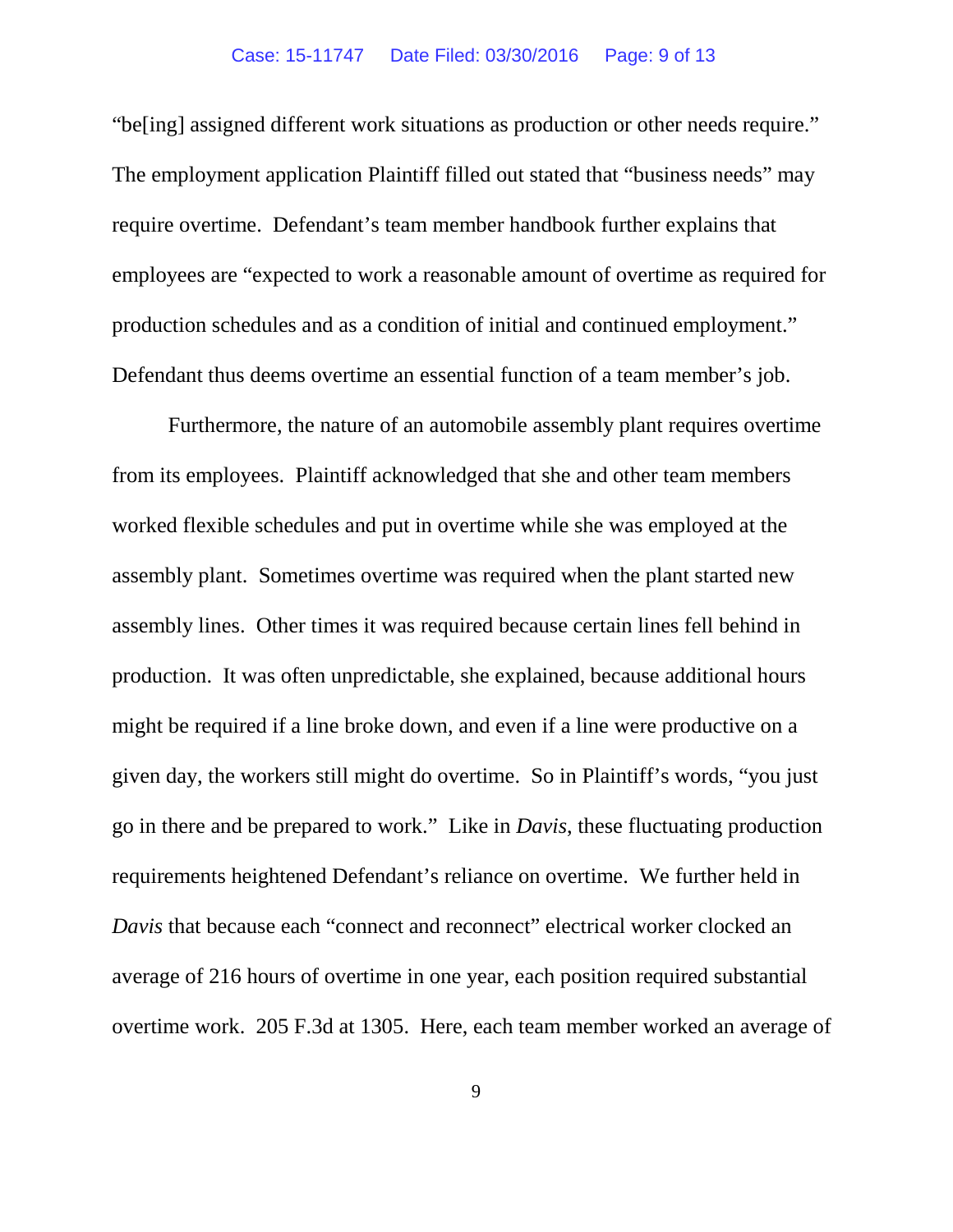three hours of overtime per week in 2012, or 156 hours for the year, demonstrating that production jobs require substantial overtime. Thus, given the unique requirements of an automobile manufacturer and the need to maintain production on various assembly lines, the ability to work overtime is an integral part of production team members' positions.

Next, Plaintiff fails to show that a reasonable accommodation would have enabled her to perform the essential functions of her job, including working overtime. It is the employee's burden to identify a reasonable accommodation and to show that the accommodation allows her to perform the job's essential functions. *Lucas*, 257 F.3d at 1255–56. Plaintiff argues that Defendant could have reassigned her to a vacant position, but she fails to dispute Defendant's evidence that all positions at its assembly plant required overtime.<sup>[2](#page-9-0)</sup> Again, an employer is not required to eliminate an essential function of a job to accommodate an

<span id="page-9-0"></span><sup>&</sup>lt;sup>2</sup> The district court struck Plaintiff's hearsay evidence that employees in certain positions told her they did not work overtime. *Agee v. Mercedes-Benz U.S. Int'l, Inc.*, No. 7:12-CV-4014-SLB, 2015 WL 1419080, at \*1–3 (N.D. Ala. Mar. 26, 2015). Plaintiff does not challenge this ruling on appeal. Therefore, we agree with the district court that there is no admissible evidence in the record that there were other jobs at the plant that did not require overtime.

Plaintiff further argues that Defendant's human resources manager admitted in a deposition that Defendant could have accommodated a 40-hour workweek. But a review of that testimony shows that the manager acknowledged only that Defendant could accommodate a *temporary* restriction of 40 hours per week—an accommodation Defendant agreed to make while Plaintiff was pregnant. There is thus no evidence that any assembly plant jobs would have allowed an employee to work a permanent schedule limited to 40 hours per week.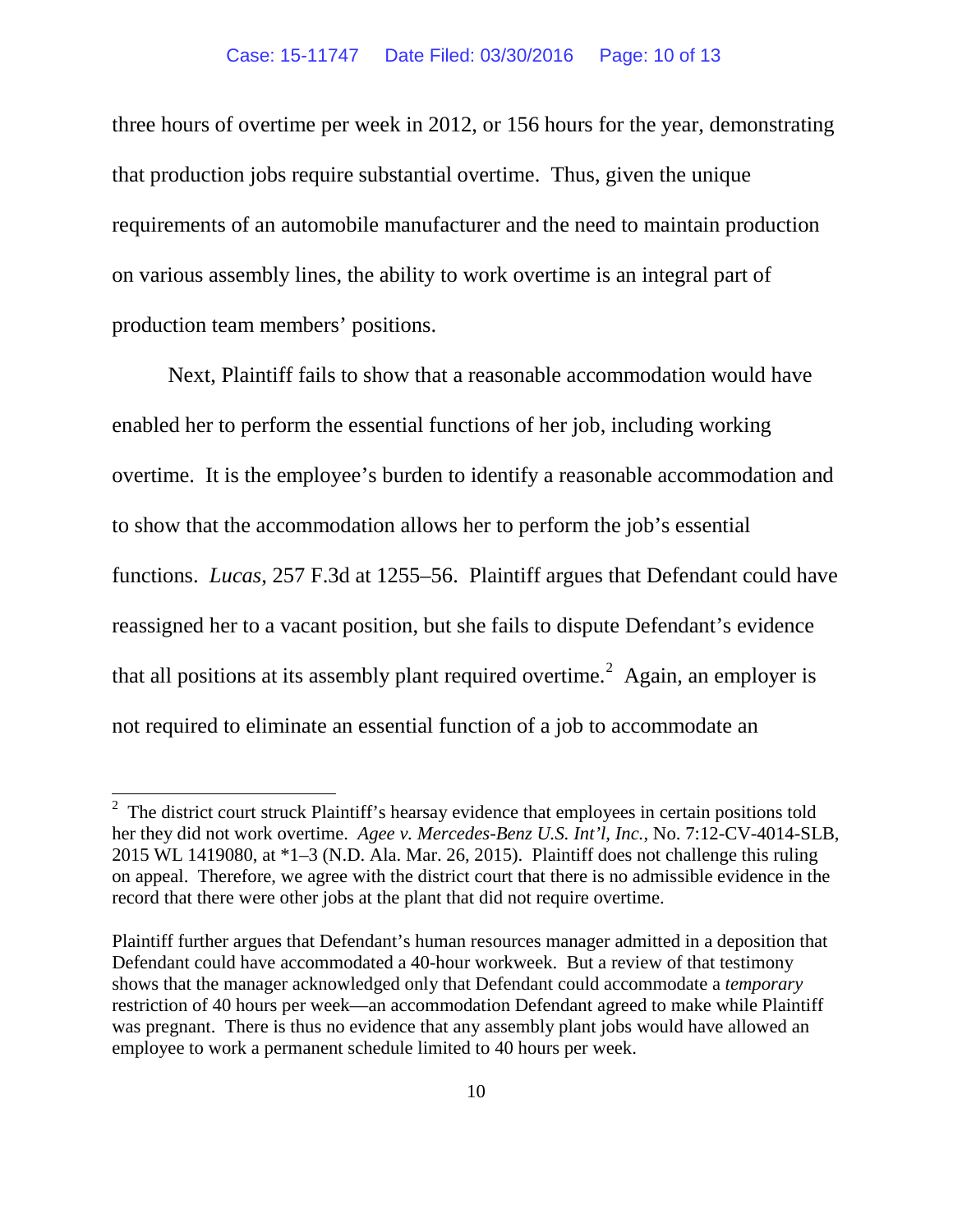employee. *Holly*, 492 F.3d at 1256. Because Plaintiff could not work overtime with or without an accommodation, she was not a qualified individual under the ADA.<sup>[3](#page-10-0)</sup> Accordingly, Plaintiff fails to establish a prima facie case of disability discrimination.

Even if Plaintiff did set forth a prima facie ADA claim, Defendant articulates legitimate, nondiscriminatory reasons for firing her, and Plaintiff fails to carry her burden of showing that these reasons were pretext for disability discrimination. *See Cleveland v. Home Shopping Network, Inc.*, 369 F.3d 1189, 1193 (11th Cir. 2004). Specifically, Plaintiff repeatedly refused to comply with Defendant's request that she fill out the FMLA paperwork. She was asked to supply more information about the nature of her restrictions so Defendant could try to work out an accommodation, but she failed to do so. She was even expressly warned that she needed to comply with these requests or she would be fired. But Plaintiff was absent from work for several weeks without an excuse, so Defendant had a legitimate, nondiscriminatory reason to terminate her employment.

Plaintiff does not expressly point to evidence of pretext on appeal, so Defendant argues that Plaintiff waives the issue. Even assuming that Plaintiff

<span id="page-10-0"></span><sup>&</sup>lt;sup>3</sup> Plaintiff argues for the first time on appeal that instead of firing her, Defendant should have designated her unexcused leave as family medical leave even though she refused to fill out the paperwork. Because Plaintiff did not raise that argument below, it is waived. *See Access Now, Inc. v. Sw. Airlines Co.*, 385 F.3d 1324, 1331 (11th Cir. 2004). Moreover, she cites no authority to back up her claim.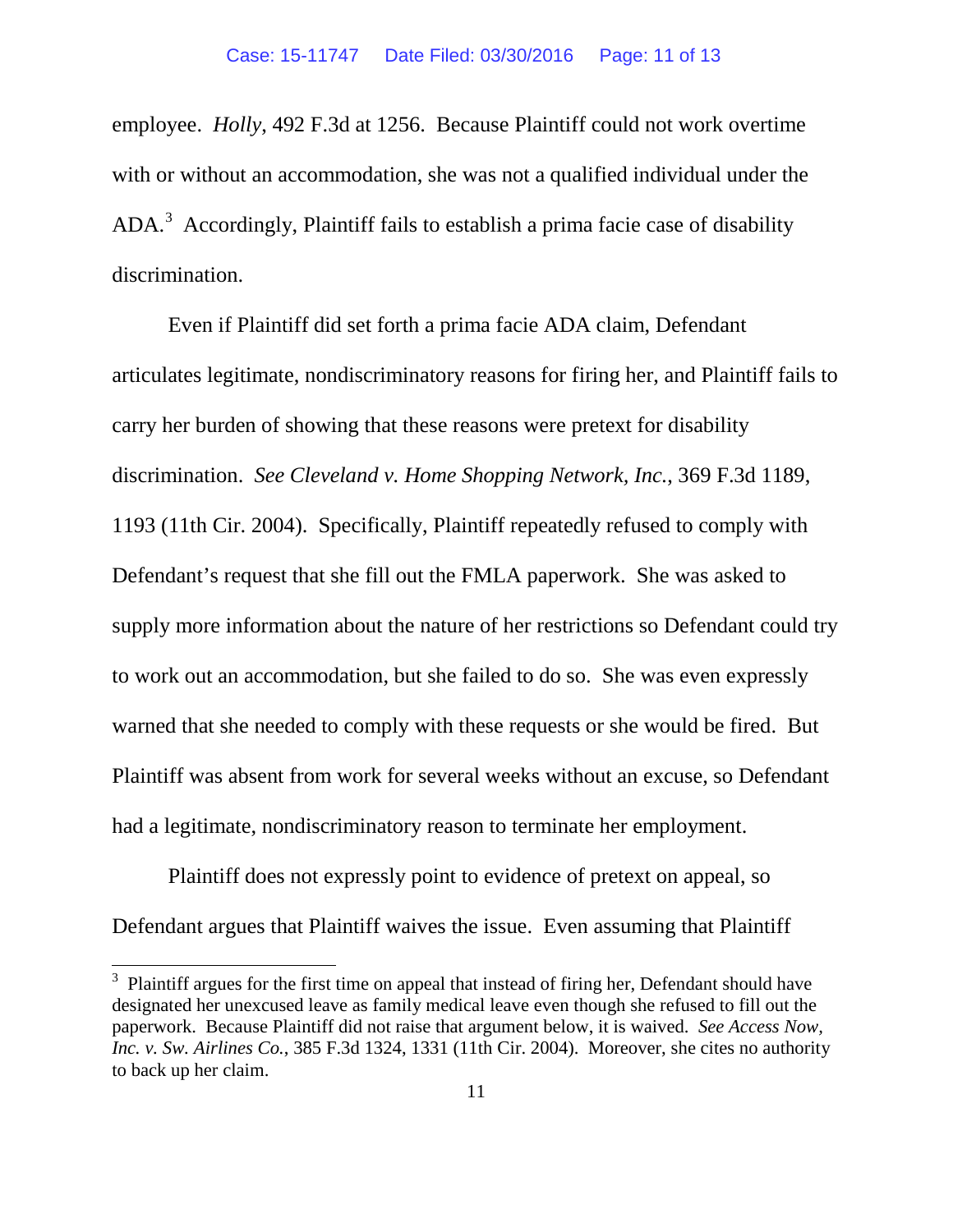preserved the pretext issue with some of her arguments, her claim fails. The closest Plaintiff comes to arguing pretext is when she contends that Defendant failed to tell her she could have worked 40 hours per week and used intermittent family medical leave to cover any overtime she could not work. Even if Plaintiff misunderstood Defendant's intentions, that misunderstanding is not evidence that Defendant used her absences as pretext to discriminate against her.<sup>[4](#page-11-0)</sup> On the contrary, the evidence in the record indicates that Defendant was willing to accommodate her restriction on lifting, pushing, and pulling, as well as her 40-hour per week restriction for the duration of her pregnancy. Defendant clearly told her as much in its May 21, 2012 letter. With respect to the indefinite 40-hour per week restriction, Defendant attempted to engage Plaintiff "in an expanded discussion to see if some other type of restriction would serve the same health related purpose without imposing upon an essential function of [her] job." Yet Plaintiff continued to refuse FMLA leave or engage in an interactive process with Defendant. "Liability simply cannot arise under the ADA when an employer does not obstruct an informal interactive process; makes reasonable efforts to communicate with the employee and provide accommodations based on the information it possesses; and the employee's actions cause a breakdown in the interactive process." *Stewart v.* 

<span id="page-11-0"></span> $4$  Nor does this argument alter the fact that Plaintiff was not a qualified individual, as she could not have worked a permanent schedule limited to 40 hours per week while using intermittent FMLA leave.